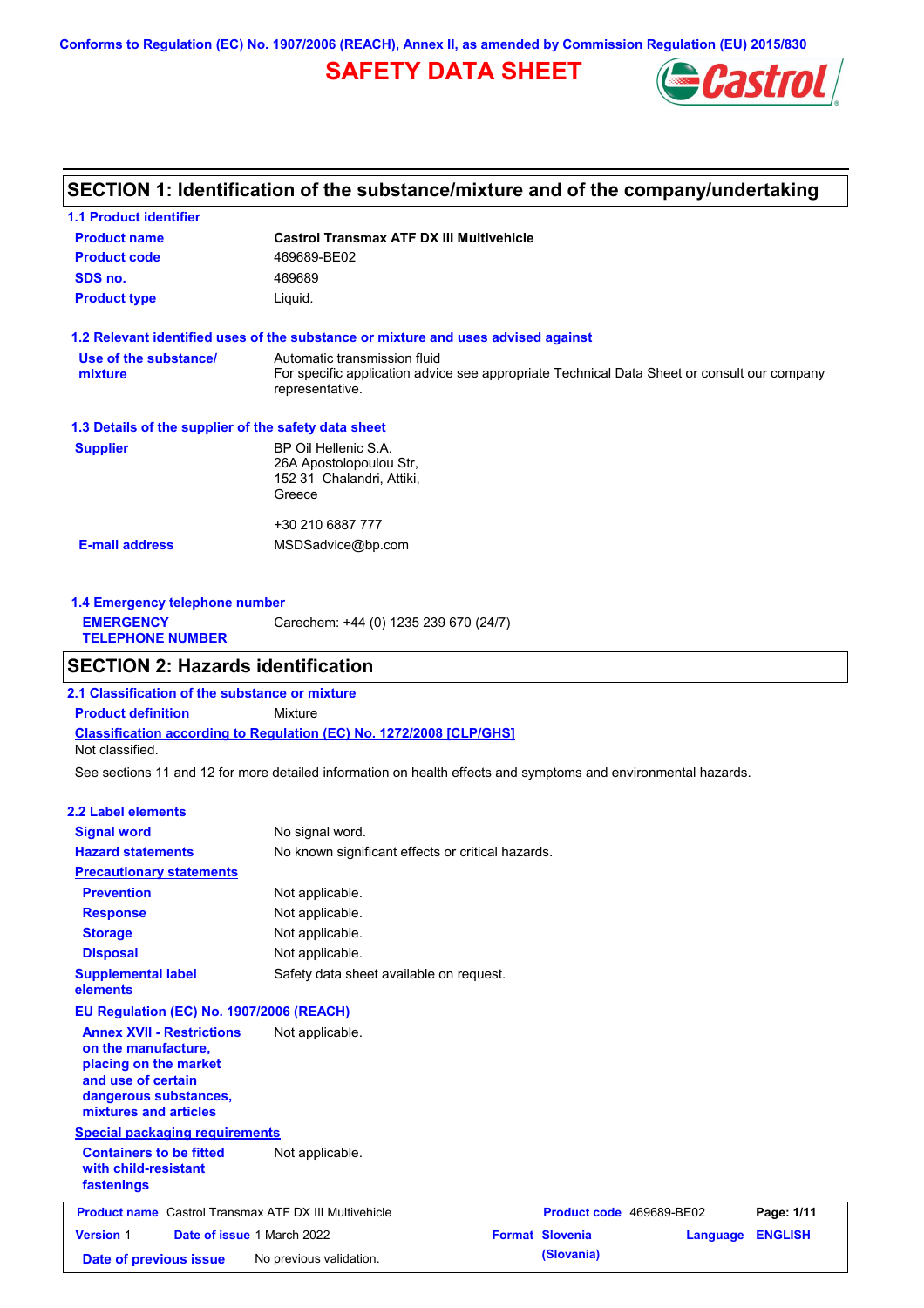### **SECTION 2: Hazards identification**

**Other hazards which do not result in classification** Defatting to the skin. **Tactile warning of danger** Not applicable. **2.3 Other hazards Results of PBT and vPvB assessment** Product does not meet the criteria for PBT or vPvB according to Regulation (EC) No. 1907/2006, Annex XIII. **Product meets the criteria for PBT or vPvB according to Regulation (EC) No. 1907/2006, Annex XIII** This mixture does not contain any substances that are assessed to be a PBT or a vPvB.

### **SECTION 3: Composition/information on ingredients**

**3.2 Mixtures**

**Product definition**

### Mixture

Highly refined base oil (IP 346 DMSO extract < 3%). Proprietary performance additives.

| <b>Product/ingredient</b><br>name                                                                                                                                                                                                                                       | <b>Identifiers</b>                                                                   | $\frac{9}{6}$ | <b>Regulation (EC) No.</b><br>1272/2008 [CLP] | <b>Type</b> |
|-------------------------------------------------------------------------------------------------------------------------------------------------------------------------------------------------------------------------------------------------------------------------|--------------------------------------------------------------------------------------|---------------|-----------------------------------------------|-------------|
| Distillates (petroleum), hydrotreated<br>heavy paraffinic                                                                                                                                                                                                               | REACH #: 01-2119484627-25<br>EC: 265-157-1<br>CAS: 64742-54-7<br>Index: 649-467-00-8 | ≥50 - ≤75     | Asp. Tox. 1, H304                             | $[1]$       |
| Distillates (petroleum), solvent-<br>dewaxed heavy paraffinic                                                                                                                                                                                                           | REACH #: 01-2119471299-27<br>EC: 265-169-7<br>CAS: 64742-65-0<br>Index: 649-474-00-6 | ≥25 - ≤50     | Asp. Tox. 1, H304                             | $[1]$       |
| 2-Propenoic acid, 2-methyl-, butyl<br>ester, polymer with N-[3-<br>(dimethylamino)propyl]-2-methyl-<br>2-propenamide, dodecyl 2-methyl-<br>2-propenoate, eicosyl 2-methyl-<br>2-propenoate, hexadecyl 2-methyl-<br>2-propenoate and octadecyl 2-methyl-<br>2-propenoate | CAS: 176487-46-0                                                                     | $\leq$ 3      | Eye Irrit. 2, H319                            | $[1]$       |
| Distillates (petroleum), hydrotreated<br>light paraffinic                                                                                                                                                                                                               | REACH #: 01-2119487077-29<br>EC: 265-158-7<br>CAS: 64742-55-8<br>Index: 649-468-00-3 | -≤3           | Asp. Tox. 1, H304                             | $[1]$       |

#### **See Section 16 for the full text of the H statements declared above.**

**Type** 

[1] Substance classified with a health or environmental hazard

[2] Substance with a workplace exposure limit

[3] Substance meets the criteria for PBT according to Regulation (EC) No. 1907/2006, Annex XIII

[4] Substance meets the criteria for vPvB according to Regulation (EC) No. 1907/2006, Annex XIII

[5] Substance of equivalent concern

[6] Additional disclosure due to company policy

Occupational exposure limits, if available, are listed in Section 8.

### **4.1 Description of first aid measures SECTION 4: First aid measures**

| 4. I Description of hist ald measures |                                                                                                                                                                                                                                                     |
|---------------------------------------|-----------------------------------------------------------------------------------------------------------------------------------------------------------------------------------------------------------------------------------------------------|
| <b>Eye contact</b>                    | In case of contact, immediately flush eyes with plenty of water for at least 15 minutes. Eyelids<br>should be held away from the eyeball to ensure thorough rinsing. Check for and remove any<br>contact lenses. Get medical attention.             |
| <b>Skin contact</b>                   | Wash skin thoroughly with soap and water or use recognised skin cleanser. Remove<br>contaminated clothing and shoes. Wash clothing before reuse. Clean shoes thoroughly before<br>reuse. Get medical attention if irritation develops.              |
| <b>Inhalation</b>                     | If inhaled, remove to fresh air. In case of inhalation of decomposition products in a fire,<br>symptoms may be delayed. The exposed person may need to be kept under medical<br>surveillance for 48 hours. Get medical attention if symptoms occur. |

| <b>Product name</b> Castrol Transmax ATF DX III Multivehicle |  |                                   | <b>Product code</b> 469689-BE02 | Page: 2/11             |                         |  |
|--------------------------------------------------------------|--|-----------------------------------|---------------------------------|------------------------|-------------------------|--|
| <b>Version 1</b>                                             |  | <b>Date of issue 1 March 2022</b> |                                 | <b>Format Slovenia</b> | <b>Language ENGLISH</b> |  |
| Date of previous issue                                       |  | No previous validation.           |                                 | (Slovania)             |                         |  |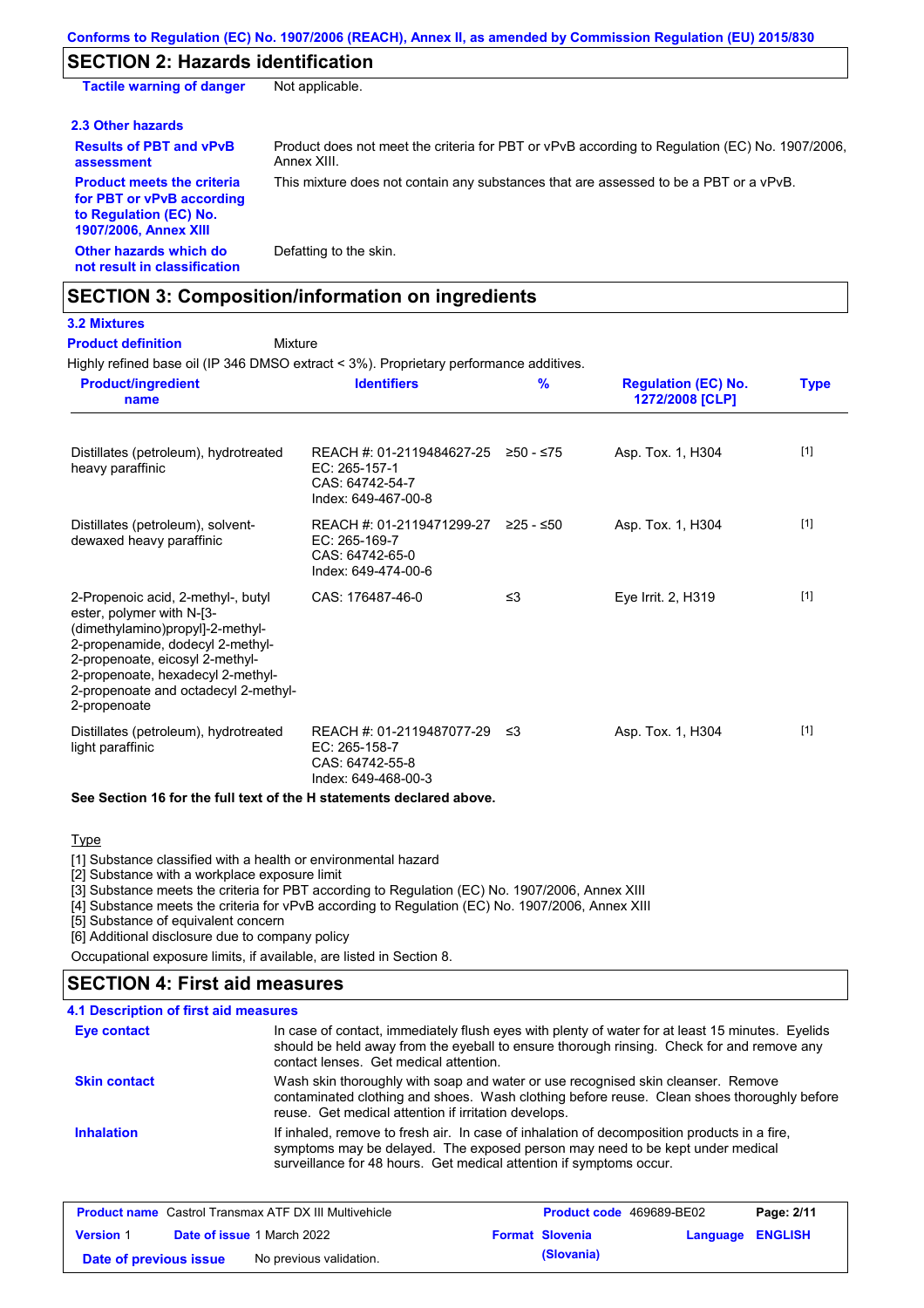|  |  | Conforms to Regulation (EC) No. 1907/2006 (REACH), Annex II, as amended by Commission Regulation (EU) 2015/830 |  |
|--|--|----------------------------------------------------------------------------------------------------------------|--|
|  |  |                                                                                                                |  |

## **SECTION 4: First aid measures**

| <b>Ingestion</b>                      | Do not induce vomiting unless directed to do so by medical personnel. Get medical attention if<br>symptoms occur.   |
|---------------------------------------|---------------------------------------------------------------------------------------------------------------------|
| <b>Protection of first-aiders</b>     | No action shall be taken involving any personal risk or without suitable training.                                  |
|                                       | 4.2 Most important symptoms and effects, both acute and delayed                                                     |
|                                       | See Section 11 for more detailed information on health effects and symptoms.                                        |
| <b>Potential acute health effects</b> |                                                                                                                     |
| <b>Inhalation</b>                     | Exposure to decomposition products may cause a health hazard. Serious effects may be<br>delayed following exposure. |
| <b>Ingestion</b>                      | No known significant effects or critical hazards.                                                                   |
| <b>Skin contact</b>                   | Defatting to the skin. May cause skin dryness and irritation.                                                       |
| Eye contact                           | No known significant effects or critical hazards.                                                                   |
|                                       | Delayed and immediate effects as well as chronic effects from short and long-term exposure                          |
| <b>Inhalation</b>                     | Overexposure to the inhalation of airborne droplets or aerosols may cause irritation of the<br>respiratory tract.   |
| <b>Ingestion</b>                      | Ingestion of large quantities may cause nausea and diarrhoea.                                                       |
| <b>Skin contact</b>                   | Prolonged or repeated contact can defat the skin and lead to irritation and/or dermatitis.                          |
| Eye contact                           | Potential risk of transient stinging or redness if accidental eye contact occurs.                                   |
|                                       |                                                                                                                     |

### **4.3 Indication of any immediate medical attention and special treatment needed**

| <b>Notes to physician</b> | Treatment should in general be symptomatic and directed to relieving any effects.   |
|---------------------------|-------------------------------------------------------------------------------------|
|                           | In case of inhalation of decomposition products in a fire, symptoms may be delayed. |
|                           | The exposed person may need to be kept under medical surveillance for 48 hours.     |

# **SECTION 5: Firefighting measures**

| 5.1 Extinguishing media                                   |                                                                                                                                                                                                                                                                                                                                                                   |
|-----------------------------------------------------------|-------------------------------------------------------------------------------------------------------------------------------------------------------------------------------------------------------------------------------------------------------------------------------------------------------------------------------------------------------------------|
| <b>Suitable extinguishing</b><br>media                    | In case of fire, use foam, dry chemical or carbon dioxide extinguisher or spray.                                                                                                                                                                                                                                                                                  |
| <b>Unsuitable extinguishing</b><br>media                  | Do not use water jet. The use of a water jet may cause the fire to spread by splashing the<br>burning product.                                                                                                                                                                                                                                                    |
| 5.2 Special hazards arising from the substance or mixture |                                                                                                                                                                                                                                                                                                                                                                   |
| <b>Hazards from the</b><br>substance or mixture           | In a fire or if heated, a pressure increase will occur and the container may burst.                                                                                                                                                                                                                                                                               |
| <b>Hazardous combustion</b><br>products                   | Combustion products may include the following:<br>carbon oxides $(CO, CO2)$ (carbon monoxide, carbon dioxide)<br>nitrogen oxides ( $NO$ , $NO2$ etc.)                                                                                                                                                                                                             |
| <b>5.3 Advice for firefighters</b>                        |                                                                                                                                                                                                                                                                                                                                                                   |
| <b>Special precautions for</b><br>fire-fighters           | No action shall be taken involving any personal risk or without suitable training. Promptly<br>isolate the scene by removing all persons from the vicinity of the incident if there is a fire.                                                                                                                                                                    |
| <b>Special protective</b><br>equipment for fire-fighters  | Fire-fighters should wear appropriate protective equipment and self-contained breathing<br>apparatus (SCBA) with a full face-piece operated in positive pressure mode. Clothing for fire-<br>fighters (including helmets, protective boots and gloves) conforming to European standard EN<br>469 will provide a basic level of protection for chemical incidents. |

# **SECTION 6: Accidental release measures**

|                                                | 6.1 Personal precautions, protective equipment and emergency procedures                                                                                                                                                                                                                                                             |
|------------------------------------------------|-------------------------------------------------------------------------------------------------------------------------------------------------------------------------------------------------------------------------------------------------------------------------------------------------------------------------------------|
| For non-emergency<br>personnel                 | No action shall be taken involving any personal risk or without suitable training. Evacuate<br>surrounding areas. Keep unnecessary and unprotected personnel from entering. Do not touch<br>or walk through spilt material. Floors may be slippery; use care to avoid falling. Put on<br>appropriate personal protective equipment. |
| For emergency responders                       | If specialised clothing is required to deal with the spillage, take note of any information in<br>Section 8 on suitable and unsuitable materials. See also the information in "For non-<br>emergency personnel".                                                                                                                    |
| <b>6.2 Environmental</b><br><b>precautions</b> | Avoid dispersal of spilt material and runoff and contact with soil, waterways, drains and sewers.<br>Inform the relevant authorities if the product has caused environmental pollution (sewers,<br>waterways, soil or air).                                                                                                         |

### **6.3 Methods and material for containment and cleaning up**

| <b>Product name</b> Castrol Transmax ATF DX III Multivehicle |  |                                   | <b>Product code</b> 469689-BE02 | Page: 3/11             |                         |  |
|--------------------------------------------------------------|--|-----------------------------------|---------------------------------|------------------------|-------------------------|--|
| <b>Version 1</b>                                             |  | <b>Date of issue 1 March 2022</b> |                                 | <b>Format Slovenia</b> | <b>Language ENGLISH</b> |  |
| Date of previous issue                                       |  | No previous validation.           |                                 | (Slovania)             |                         |  |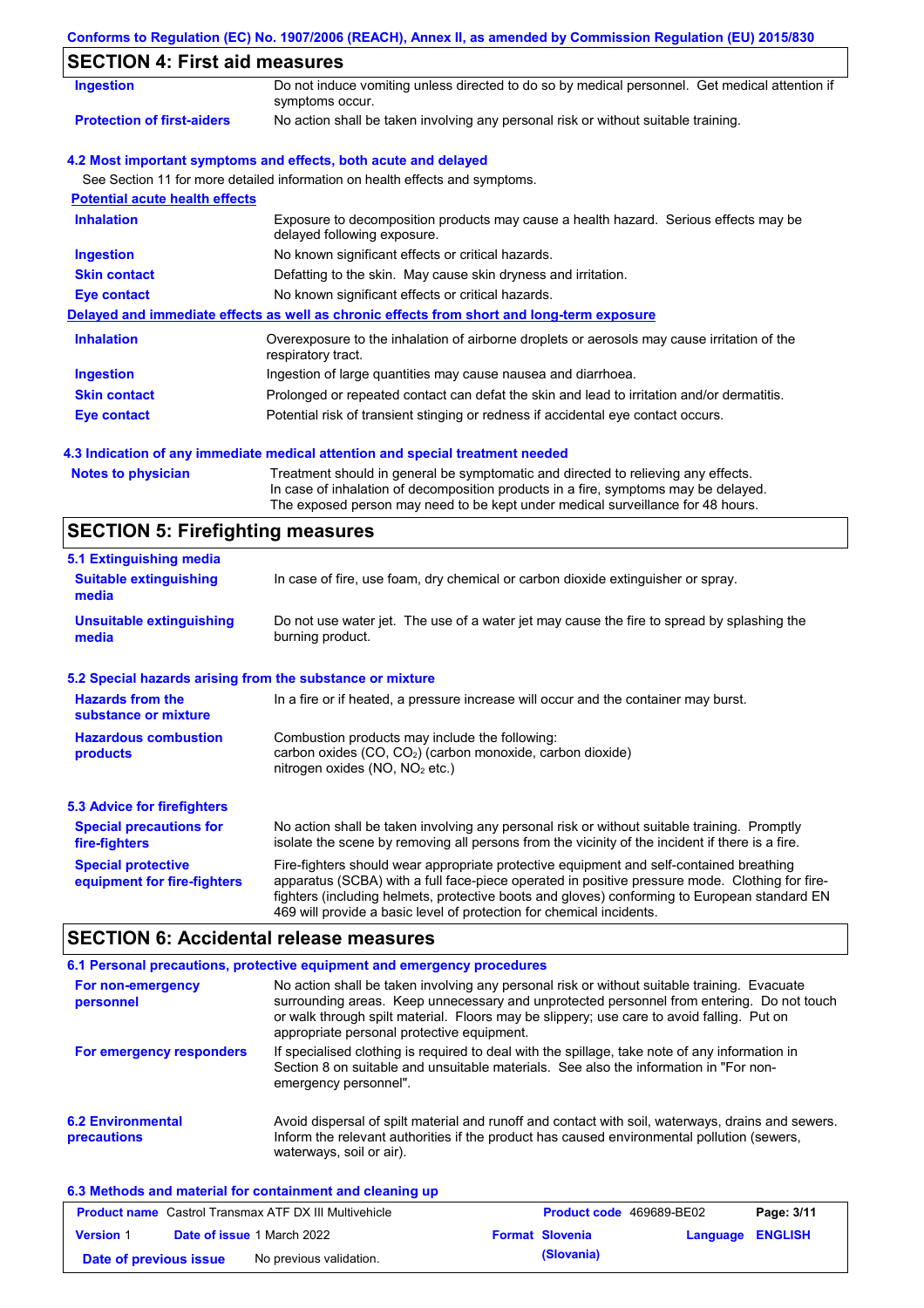# **SECTION 6: Accidental release measures**

| <b>Small spill</b>                        | Stop leak if without risk. Move containers from spill area. Absorb with an inert material and<br>place in an appropriate waste disposal container. Dispose of via a licensed waste disposal<br>contractor.                                                                                                                                                                                     |
|-------------------------------------------|------------------------------------------------------------------------------------------------------------------------------------------------------------------------------------------------------------------------------------------------------------------------------------------------------------------------------------------------------------------------------------------------|
| Large spill                               | Stop leak if without risk. Move containers from spill area. Prevent entry into sewers, water<br>courses, basements or confined areas. Contain and collect spillage with non-combustible,<br>absorbent material e.g. sand, earth, vermiculite or diatomaceous earth and place in container<br>for disposal according to local regulations. Dispose of via a licensed waste disposal contractor. |
| 6.4 Reference to other<br><b>sections</b> | See Section 1 for emergency contact information.<br>See Section 5 for firefighting measures.<br>See Section 8 for information on appropriate personal protective equipment.<br>See Section 12 for environmental precautions.<br>See Section 13 for additional waste treatment information.                                                                                                     |

## **SECTION 7: Handling and storage**

| 7.1 Precautions for safe handling                                             |                                                                                                                                                                                                                                                                                                                                                                                                                                                                                                                                                                                                                                                                                                                                                                                                                                                                                                                                                                                                                            |
|-------------------------------------------------------------------------------|----------------------------------------------------------------------------------------------------------------------------------------------------------------------------------------------------------------------------------------------------------------------------------------------------------------------------------------------------------------------------------------------------------------------------------------------------------------------------------------------------------------------------------------------------------------------------------------------------------------------------------------------------------------------------------------------------------------------------------------------------------------------------------------------------------------------------------------------------------------------------------------------------------------------------------------------------------------------------------------------------------------------------|
| <b>Protective measures</b>                                                    | Put on appropriate personal protective equipment.                                                                                                                                                                                                                                                                                                                                                                                                                                                                                                                                                                                                                                                                                                                                                                                                                                                                                                                                                                          |
| <b>Advice on general</b><br>occupational hygiene                              | Eating, drinking and smoking should be prohibited in areas where this material is handled,<br>stored and processed. Wash thoroughly after handling. Remove contaminated clothing and<br>protective equipment before entering eating areas. See also Section 8 for additional<br>information on hygiene measures.                                                                                                                                                                                                                                                                                                                                                                                                                                                                                                                                                                                                                                                                                                           |
| <b>7.2 Conditions for safe</b><br>storage, including any<br>incompatibilities | Store in accordance with local regulations. Store in a dry, cool and well-ventilated area, away<br>from incompatible materials (see Section 10). Keep away from heat and direct sunlight. Keep<br>container tightly closed and sealed until ready for use. Containers that have been opened must<br>be carefully resealed and kept upright to prevent leakage. Store and use only in equipment/<br>containers designed for use with this product. Do not store in unlabelled containers.                                                                                                                                                                                                                                                                                                                                                                                                                                                                                                                                   |
| <b>Not suitable</b>                                                           | Prolonged exposure to elevated temperature.                                                                                                                                                                                                                                                                                                                                                                                                                                                                                                                                                                                                                                                                                                                                                                                                                                                                                                                                                                                |
| 7.3 Specific end use(s)                                                       |                                                                                                                                                                                                                                                                                                                                                                                                                                                                                                                                                                                                                                                                                                                                                                                                                                                                                                                                                                                                                            |
| <b>Recommendations</b>                                                        | See section 1.2 and Exposure scenarios in annex, if applicable.                                                                                                                                                                                                                                                                                                                                                                                                                                                                                                                                                                                                                                                                                                                                                                                                                                                                                                                                                            |
|                                                                               | <b>SECTION 8: Exposure controls/personal protection</b>                                                                                                                                                                                                                                                                                                                                                                                                                                                                                                                                                                                                                                                                                                                                                                                                                                                                                                                                                                    |
| <b>8.1 Control parameters</b>                                                 |                                                                                                                                                                                                                                                                                                                                                                                                                                                                                                                                                                                                                                                                                                                                                                                                                                                                                                                                                                                                                            |
| <b>Occupational exposure limits</b>                                           | No exposure limit value known.                                                                                                                                                                                                                                                                                                                                                                                                                                                                                                                                                                                                                                                                                                                                                                                                                                                                                                                                                                                             |
| guidance only.                                                                | Whilst specific OELs for certain components may be shown in this section, other components may be present in any mist,<br>vapour or dust produced. Therefore, the specific OELs may not be applicable to the product as a whole and are provided for                                                                                                                                                                                                                                                                                                                                                                                                                                                                                                                                                                                                                                                                                                                                                                       |
| <b>Recommended monitoring</b><br>procedures                                   | If this product contains ingredients with exposure limits, personal, workplace atmosphere or<br>biological monitoring may be required to determine the effectiveness of the ventilation or other<br>control measures and/or the necessity to use respiratory protective equipment. Reference<br>should be made to monitoring standards, such as the following: European Standard EN 689<br>(Workplace atmospheres - Guidance for the assessment of exposure by inhalation to chemical<br>agents for comparison with limit values and measurement strategy) European Standard EN<br>14042 (Workplace atmospheres - Guide for the application and use of procedures for the<br>assessment of exposure to chemical and biological agents) European Standard EN 482<br>(Workplace atmospheres - General requirements for the performance of procedures for the<br>measurement of chemical agents) Reference to national guidance documents for methods for<br>the determination of hazardous substances will also be required. |
| <b>Derived No Effect Level</b><br>No DNELs/DMELs available.                   |                                                                                                                                                                                                                                                                                                                                                                                                                                                                                                                                                                                                                                                                                                                                                                                                                                                                                                                                                                                                                            |
|                                                                               |                                                                                                                                                                                                                                                                                                                                                                                                                                                                                                                                                                                                                                                                                                                                                                                                                                                                                                                                                                                                                            |
| <b>Predicted No Effect Concentration</b><br>No PNECs available                |                                                                                                                                                                                                                                                                                                                                                                                                                                                                                                                                                                                                                                                                                                                                                                                                                                                                                                                                                                                                                            |
| <b>8.2 Exposure controls</b>                                                  |                                                                                                                                                                                                                                                                                                                                                                                                                                                                                                                                                                                                                                                                                                                                                                                                                                                                                                                                                                                                                            |
| <b>Appropriate engineering</b><br><b>controls</b>                             | Provide exhaust ventilation or other engineering controls to keep the relevant airborne<br>concentrations below their respective occupational exposure limits.<br>All activities involving chemicals should be assessed for their risks to health, to ensure<br>exposures are adequately controlled. Personal protective equipment should only be considered<br>after other forms of control measures (e.g. engineering controls) have been suitably evaluated.<br>Personal protective equipment should conform to appropriate standards, be suitable for use, be<br>kept in good condition and properly maintained.<br>Your supplier of personal protective equipment should be consulted for advice on selection and<br>appropriate standards. For further information contact your national organisation for standards.                                                                                                                                                                                                 |
| <b>Product name</b> Castrol Transmax ATF DX III Multivehicle                  | Product code 469689-BE02<br>Page: $4/11$                                                                                                                                                                                                                                                                                                                                                                                                                                                                                                                                                                                                                                                                                                                                                                                                                                                                                                                                                                                   |

|                        | <b>Product name</b> Castrol Transmax ATF DX III Multivehicle | <b>Product code</b> 469689-BE02 |                  | Page: 4/11 |
|------------------------|--------------------------------------------------------------|---------------------------------|------------------|------------|
| <b>Version 1</b>       | <b>Date of issue 1 March 2022</b>                            | <b>Format Slovenia</b>          | Language ENGLISH |            |
| Date of previous issue | No previous validation.                                      | (Slovania)                      |                  |            |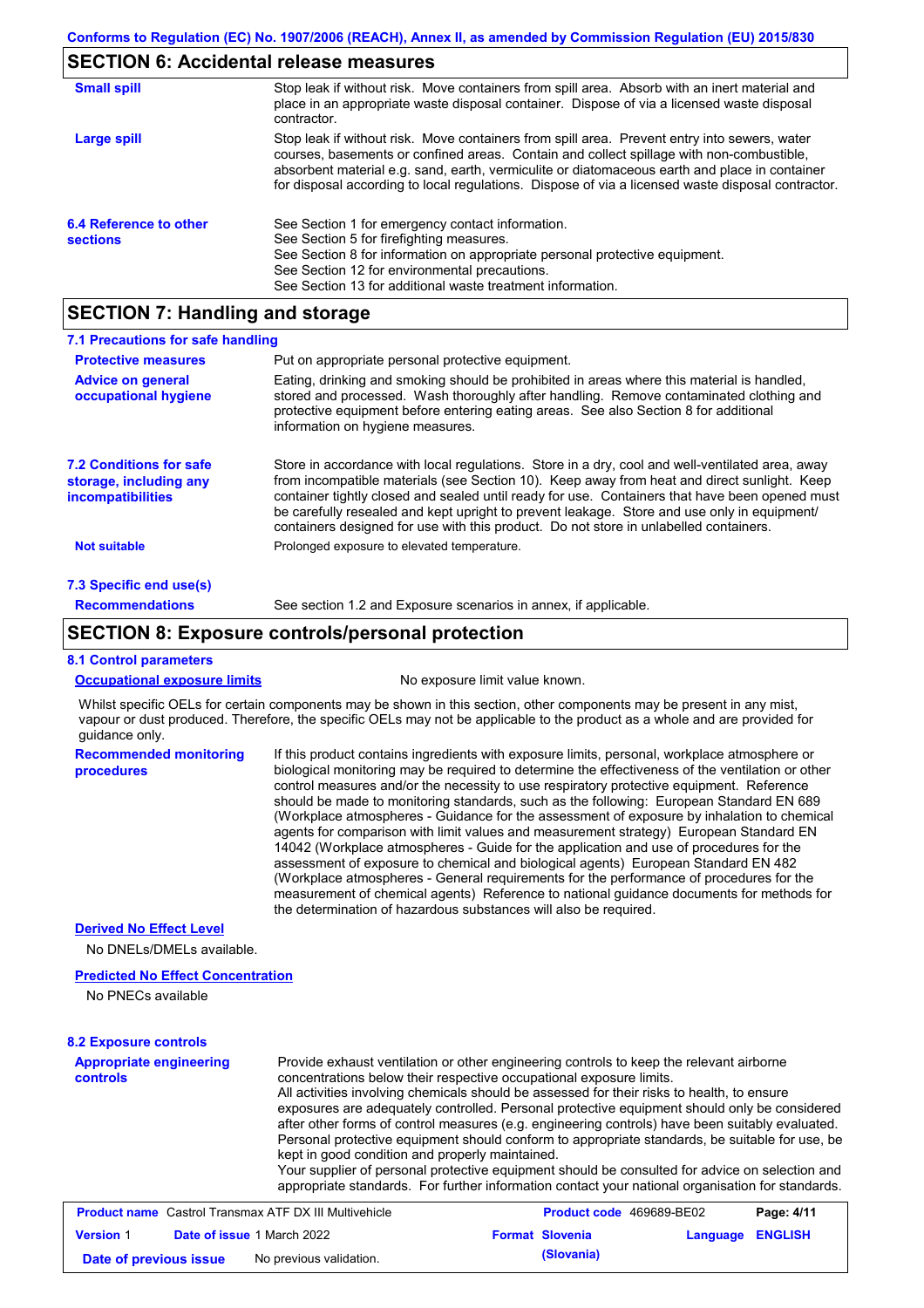# **SECTION 8: Exposure controls/personal protection**

The final choice of protective equipment will depend upon a risk assessment. It is important to ensure that all items of personal protective equipment are compatible.

| <b>Individual protection measures</b> |                                                                                                                                                                                                                                                                                                                                                                                                                                                                                                                                                                                                                                                   |
|---------------------------------------|---------------------------------------------------------------------------------------------------------------------------------------------------------------------------------------------------------------------------------------------------------------------------------------------------------------------------------------------------------------------------------------------------------------------------------------------------------------------------------------------------------------------------------------------------------------------------------------------------------------------------------------------------|
| <b>Hygiene measures</b>               | Wash hands, forearms and face thoroughly after handling chemical products, before eating,<br>smoking and using the lavatory and at the end of the working period. Ensure that eyewash<br>stations and safety showers are close to the workstation location.                                                                                                                                                                                                                                                                                                                                                                                       |
| <b>Respiratory protection</b>         | In case of insufficient ventilation, wear suitable respiratory equipment.<br>The correct choice of respiratory protection depends upon the chemicals being handled, the<br>conditions of work and use, and the condition of the respiratory equipment. Safety procedures<br>should be developed for each intended application. Respiratory protection equipment should<br>therefore be chosen in consultation with the supplier/manufacturer and with a full assessment<br>of the working conditions.                                                                                                                                             |
| <b>Eye/face protection</b>            | Safety glasses with side shields.                                                                                                                                                                                                                                                                                                                                                                                                                                                                                                                                                                                                                 |
| <b>Skin protection</b>                |                                                                                                                                                                                                                                                                                                                                                                                                                                                                                                                                                                                                                                                   |
| <b>Hand protection</b>                | <b>General Information:</b>                                                                                                                                                                                                                                                                                                                                                                                                                                                                                                                                                                                                                       |
|                                       | Because specific work environments and material handling practices vary, safety procedures<br>should be developed for each intended application. The correct choice of protective gloves<br>depends upon the chemicals being handled, and the conditions of work and use. Most gloves<br>provide protection for only a limited time before they must be discarded and replaced (even the<br>best chemically resistant gloves will break down after repeated chemical exposures).                                                                                                                                                                  |
|                                       | Gloves should be chosen in consultation with the supplier / manufacturer and taking account of<br>a full assessment of the working conditions.                                                                                                                                                                                                                                                                                                                                                                                                                                                                                                    |
|                                       | Recommended: Nitrile gloves.<br><b>Breakthrough time:</b>                                                                                                                                                                                                                                                                                                                                                                                                                                                                                                                                                                                         |
|                                       | Breakthrough time data are generated by glove manufacturers under laboratory test conditions<br>and represent how long a glove can be expected to provide effective permeation resistance. It<br>is important when following breakthrough time recommendations that actual workplace<br>conditions are taken into account. Always consult with your glove supplier for up-to-date<br>technical information on breakthrough times for the recommended glove type.<br>Our recommendations on the selection of gloves are as follows:                                                                                                                |
|                                       | Continuous contact:                                                                                                                                                                                                                                                                                                                                                                                                                                                                                                                                                                                                                               |
|                                       | Gloves with a minimum breakthrough time of 240 minutes, or >480 minutes if suitable gloves<br>can be obtained.<br>If suitable gloves are not available to offer that level of protection, gloves with shorter<br>breakthrough times may be acceptable as long as appropriate glove maintenance and<br>replacement regimes are determined and adhered to.                                                                                                                                                                                                                                                                                          |
|                                       | Short-term / splash protection:                                                                                                                                                                                                                                                                                                                                                                                                                                                                                                                                                                                                                   |
|                                       | Recommended breakthrough times as above.<br>It is recognised that for short-term, transient exposures, gloves with shorter breakthrough times<br>may commonly be used. Therefore, appropriate maintenance and replacement regimes must<br>be determined and rigorously followed.                                                                                                                                                                                                                                                                                                                                                                  |
|                                       | <b>Glove Thickness:</b>                                                                                                                                                                                                                                                                                                                                                                                                                                                                                                                                                                                                                           |
|                                       | For general applications, we recommend gloves with a thickness typically greater than 0.35 mm.                                                                                                                                                                                                                                                                                                                                                                                                                                                                                                                                                    |
|                                       | It should be emphasised that glove thickness is not necessarily a good predictor of glove<br>resistance to a specific chemical, as the permeation efficiency of the glove will be dependent<br>on the exact composition of the glove material. Therefore, glove selection should also be based<br>on consideration of the task requirements and knowledge of breakthrough times.<br>Glove thickness may also vary depending on the glove manufacturer, the glove type and the<br>glove model. Therefore, the manufacturers' technical data should always be taken into account<br>to ensure selection of the most appropriate glove for the task. |
|                                       | Note: Depending on the activity being conducted, gloves of varying thickness may be required<br>for specific tasks. For example:                                                                                                                                                                                                                                                                                                                                                                                                                                                                                                                  |
|                                       | • Thinner gloves (down to 0.1 mm or less) may be required where a high degree of manual<br>dexterity is needed. However, these gloves are only likely to give short duration protection and<br>would normally be just for single use applications, then disposed of.                                                                                                                                                                                                                                                                                                                                                                              |
|                                       | • Thicker gloves (up to 3 mm or more) may be required where there is a mechanical (as well                                                                                                                                                                                                                                                                                                                                                                                                                                                                                                                                                        |

|                        | <b>Product name</b> Castrol Transmax ATF DX III Multivehicle | <b>Product code</b> 469689-BE02 |                  | Page: 5/11 |
|------------------------|--------------------------------------------------------------|---------------------------------|------------------|------------|
| <b>Version 1</b>       | <b>Date of issue 1 March 2022</b>                            | <b>Format Slovenia</b>          | Language ENGLISH |            |
| Date of previous issue | No previous validation.                                      | (Slovania)                      |                  |            |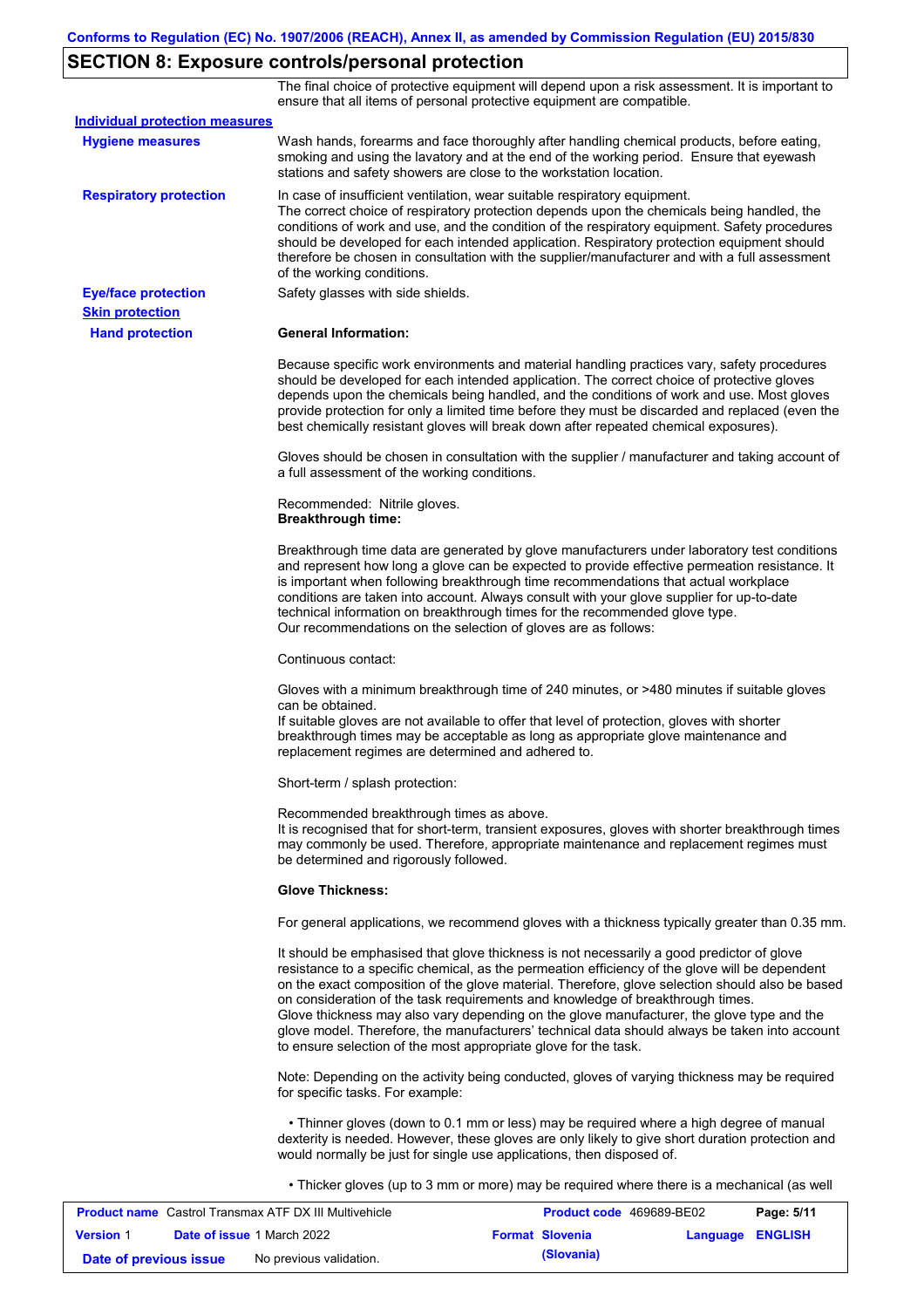## **SECTION 8: Exposure controls/personal protection**

as a chemical) risk i.e. where there is abrasion or puncture potential.

| <b>Skin and body</b>                             | Use of protective clothing is good industrial practice.<br>Personal protective equipment for the body should be selected based on the task being<br>performed and the risks involved and should be approved by a specialist before handling this<br>product.<br>Cotton or polyester/cotton overalls will only provide protection against light superficial<br>contamination that will not soak through to the skin. Overalls should be laundered on a regular<br>basis. When the risk of skin exposure is high (e.g. when cleaning up spillages or if there is a<br>risk of splashing) then chemical resistant aprons and/or impervious chemical suits and boots<br>will be required. |
|--------------------------------------------------|---------------------------------------------------------------------------------------------------------------------------------------------------------------------------------------------------------------------------------------------------------------------------------------------------------------------------------------------------------------------------------------------------------------------------------------------------------------------------------------------------------------------------------------------------------------------------------------------------------------------------------------------------------------------------------------|
| <b>Refer to standards:</b>                       | Respiratory protection: EN 529<br>Gloves: EN 420, EN 374<br>Eye protection: EN 166<br>Filtering half-mask: EN 149<br>Filtering half-mask with valve: EN 405<br>Half-mask: EN 140 plus filter<br>Full-face mask: EN 136 plus filter<br>Particulate filters: EN 143<br>Gas/combined filters: EN 14387                                                                                                                                                                                                                                                                                                                                                                                   |
| <b>Environmental exposure</b><br><b>controls</b> | Emissions from ventilation or work process equipment should be checked to ensure they<br>comply with the requirements of environmental protection legislation. In some cases, fume<br>scrubbers, filters or engineering modifications to the process equipment will be necessary to<br>reduce emissions to acceptable levels.                                                                                                                                                                                                                                                                                                                                                         |

### **SECTION 9: Physical and chemical properties**

The conditions of measurement of all properties are at standard temperature and pressure unless otherwise indicated.

### **9.1 Information on basic physical and chemical properties**

| <b>Appearance</b>                                      |                                       |
|--------------------------------------------------------|---------------------------------------|
| <b>Physical state</b>                                  | Liguid.                               |
| <b>Colour</b>                                          | Red. [Light]                          |
| <b>Odour</b>                                           | Not available.                        |
| <b>Odour threshold</b>                                 | Not available.                        |
| рH                                                     | Not applicable.                       |
| <b>Melting point/freezing point</b>                    | Not available.                        |
| Initial boiling point and boiling                      | Not available.                        |
| range                                                  |                                       |
| <b>Pour point</b>                                      | -45 $^{\circ}$ C                      |
| <b>Flash point</b>                                     | Open cup: >170°C (>338°F) [Cleveland] |
| <b>Evaporation rate</b>                                | Not available.                        |
| <b>Flammability (solid, gas)</b>                       | Not available.                        |
| <b>Upper/lower flammability or</b><br>explosive limits | Not available.                        |
| <b>Vapour pressure</b>                                 | Not available.                        |

|                                                              |                          |           | Vapour Pressure at 20°C |                        | Vapour pressure at 50°C |                          |               |                |  |
|--------------------------------------------------------------|--------------------------|-----------|-------------------------|------------------------|-------------------------|--------------------------|---------------|----------------|--|
|                                                              | <b>Ingredient name</b>   | mm Hg kPa |                         | <b>Method</b>          | mm<br>Hg                | kPa                      | <b>Method</b> |                |  |
| hydrotreated heavy<br>paraffinic                             | Distillates (petroleum), | < 0.08    | < 0.011                 | <b>ASTM D 5191</b>     |                         |                          |               |                |  |
| solvent-dewaxed<br>heavy paraffinic                          | Distillates (petroleum), | < 0.08    | < 0.011                 | <b>ASTM D 5191</b>     |                         |                          |               |                |  |
| hydrotreated light<br>paraffinic                             | Distillates (petroleum), | < 0.08    | < 0.011                 | <b>ASTM D 5191</b>     |                         |                          |               |                |  |
| hydrotreated heavy<br>paraffinic                             | Distillates (petroleum), | < 0.08    | < 0.011                 | <b>ASTM D 5191</b>     |                         |                          |               |                |  |
| solvent-dewaxed<br>heavy paraffinic                          | Distillates (petroleum), | < 0.08    | < 0.011                 | <b>ASTM D 5191</b>     |                         |                          |               |                |  |
| <b>Product name</b> Castrol Transmax ATF DX III Multivehicle |                          |           |                         |                        |                         | Product code 469689-BE02 |               | Page: 6/11     |  |
| Date of issue 1 March 2022<br><b>Version 1</b>               |                          |           |                         | <b>Format Slovenia</b> |                         |                          | Language      | <b>ENGLISH</b> |  |
| No previous validation.<br>Date of previous issue            |                          |           |                         | (Slovania)             |                         |                          |               |                |  |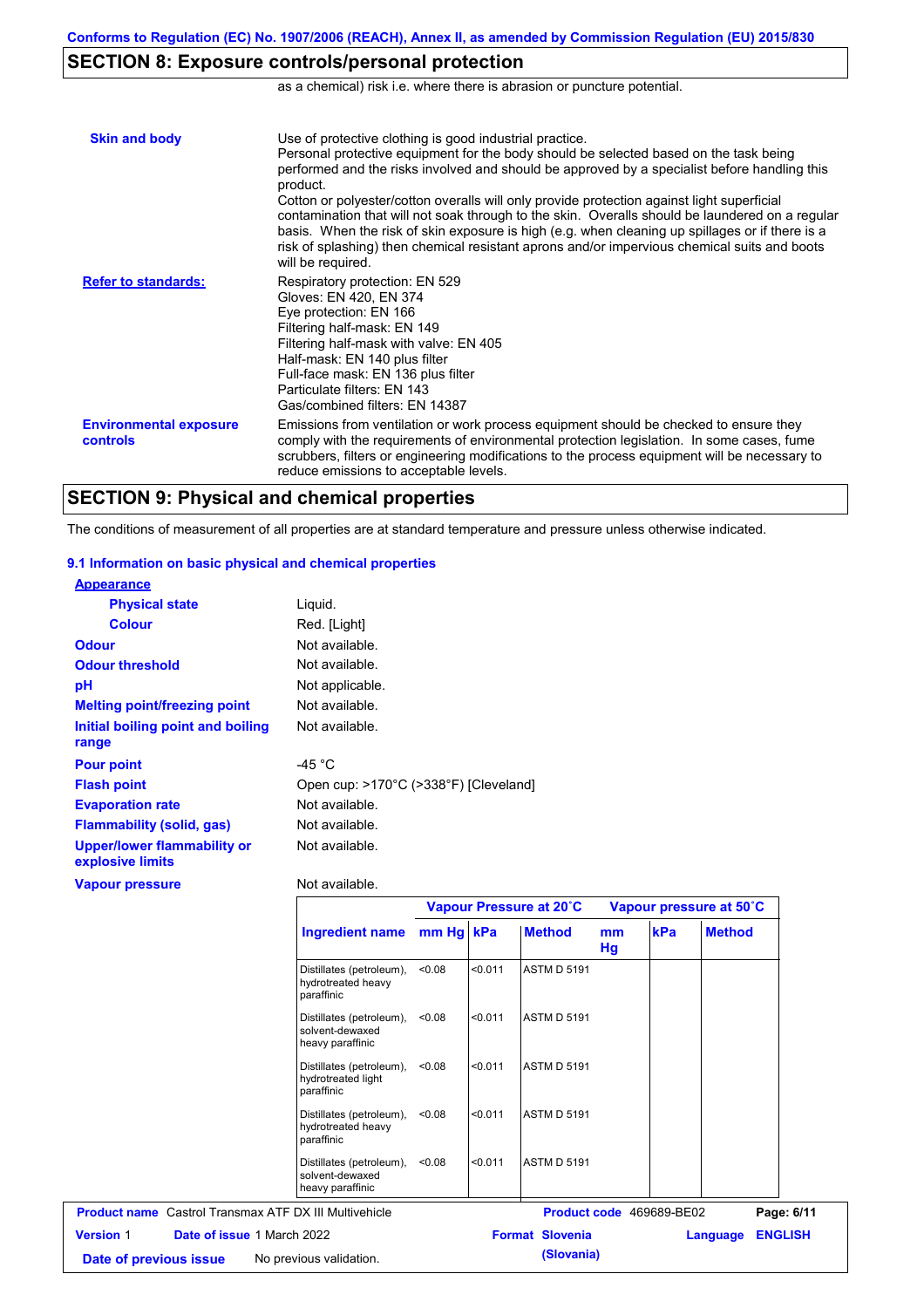# **SECTION 9: Physical and chemical properties**

| <b>Vapour density</b>                             | Not available.                                                                                                                           |
|---------------------------------------------------|------------------------------------------------------------------------------------------------------------------------------------------|
| <b>Relative density</b>                           | Not available.                                                                                                                           |
| <b>Density</b>                                    | <1000 kg/m <sup>3</sup> (<1 g/cm <sup>3</sup> ) at 15°C                                                                                  |
| <b>Solubility(ies)</b>                            | insoluble in water.                                                                                                                      |
| <b>Partition coefficient: n-octanol/</b><br>water | Not applicable.                                                                                                                          |
| <b>Auto-ignition temperature</b>                  | Not available.                                                                                                                           |
| <b>Decomposition temperature</b>                  | Not available.                                                                                                                           |
| <b>Viscosity</b>                                  | Kinematic: 35 mm <sup>2</sup> /s (35 cSt) at 40 $^{\circ}$ C<br>Kinematic: 6.8 to 8 mm <sup>2</sup> /s (6.8 to 8 cSt) at $100^{\circ}$ C |
| <b>Explosive properties</b>                       | Not available.                                                                                                                           |
| <b>Oxidising properties</b>                       | Not available.                                                                                                                           |
| <b>Particle characteristics</b>                   |                                                                                                                                          |
| <b>Median particle size</b>                       | Not applicable.                                                                                                                          |
| 9.2 Other information                             |                                                                                                                                          |
| No additional information.                        |                                                                                                                                          |

## **SECTION 10: Stability and reactivity**

| <b>10.1 Reactivity</b>                            | No specific test data available for this product. Refer to Conditions to avoid and Incompatible<br>materials for additional information.                                |
|---------------------------------------------------|-------------------------------------------------------------------------------------------------------------------------------------------------------------------------|
| <b>10.2 Chemical stability</b>                    | The product is stable.                                                                                                                                                  |
| <b>10.3 Possibility of</b><br>hazardous reactions | Under normal conditions of storage and use, hazardous reactions will not occur.<br>Under normal conditions of storage and use, hazardous polymerisation will not occur. |
| <b>10.4 Conditions to avoid</b>                   | Avoid all possible sources of ignition (spark or flame).                                                                                                                |
| 10.5 Incompatible materials                       | Reactive or incompatible with the following materials: oxidising materials.                                                                                             |
| <b>10.6 Hazardous</b><br>decomposition products   | Under normal conditions of storage and use, hazardous decomposition products should not be<br>produced.                                                                 |

# **SECTION 11: Toxicological information**

| 11.1 Information on toxicological effects                    |                                                                                                                             |                                    |                |
|--------------------------------------------------------------|-----------------------------------------------------------------------------------------------------------------------------|------------------------------------|----------------|
| <b>Acute toxicity estimates</b>                              |                                                                                                                             |                                    |                |
| Not available.                                               |                                                                                                                             |                                    |                |
| <b>Information on likely</b><br>routes of exposure           | Routes of entry anticipated: Dermal, Inhalation.                                                                            |                                    |                |
| <b>Potential acute health effects</b>                        |                                                                                                                             |                                    |                |
| <b>Inhalation</b>                                            | Exposure to decomposition products may cause a health hazard. Serious effects may be<br>delayed following exposure.         |                                    |                |
| <b>Ingestion</b>                                             | No known significant effects or critical hazards.                                                                           |                                    |                |
| <b>Skin contact</b>                                          | Defatting to the skin. May cause skin dryness and irritation.                                                               |                                    |                |
| <b>Eye contact</b>                                           | No known significant effects or critical hazards.                                                                           |                                    |                |
|                                                              | Symptoms related to the physical, chemical and toxicological characteristics                                                |                                    |                |
| <b>Inhalation</b>                                            | May be harmful by inhalation if exposure to vapour, mists or fumes resulting from thermal<br>decomposition products occurs. |                                    |                |
| <b>Ingestion</b>                                             | No specific data.                                                                                                           |                                    |                |
| <b>Skin contact</b>                                          | Adverse symptoms may include the following:<br>irritation<br>dryness<br>cracking                                            |                                    |                |
| <b>Eye contact</b>                                           | No specific data.                                                                                                           |                                    |                |
|                                                              | Delayed and immediate effects as well as chronic effects from short and long-term exposure                                  |                                    |                |
| <b>Inhalation</b>                                            | Overexposure to the inhalation of airborne droplets or aerosols may cause irritation of the<br>respiratory tract.           |                                    |                |
| <b>Product name</b> Castrol Transmax ATF DX III Multivehicle |                                                                                                                             | Product code 469689-BE02           | Page: 7/11     |
| <b>Version 1</b><br>Date of issue 1 March 2022               |                                                                                                                             | <b>Format Slovenia</b><br>Language | <b>ENGLISH</b> |
| Date of previous issue                                       | No previous validation.                                                                                                     | (Slovania)                         |                |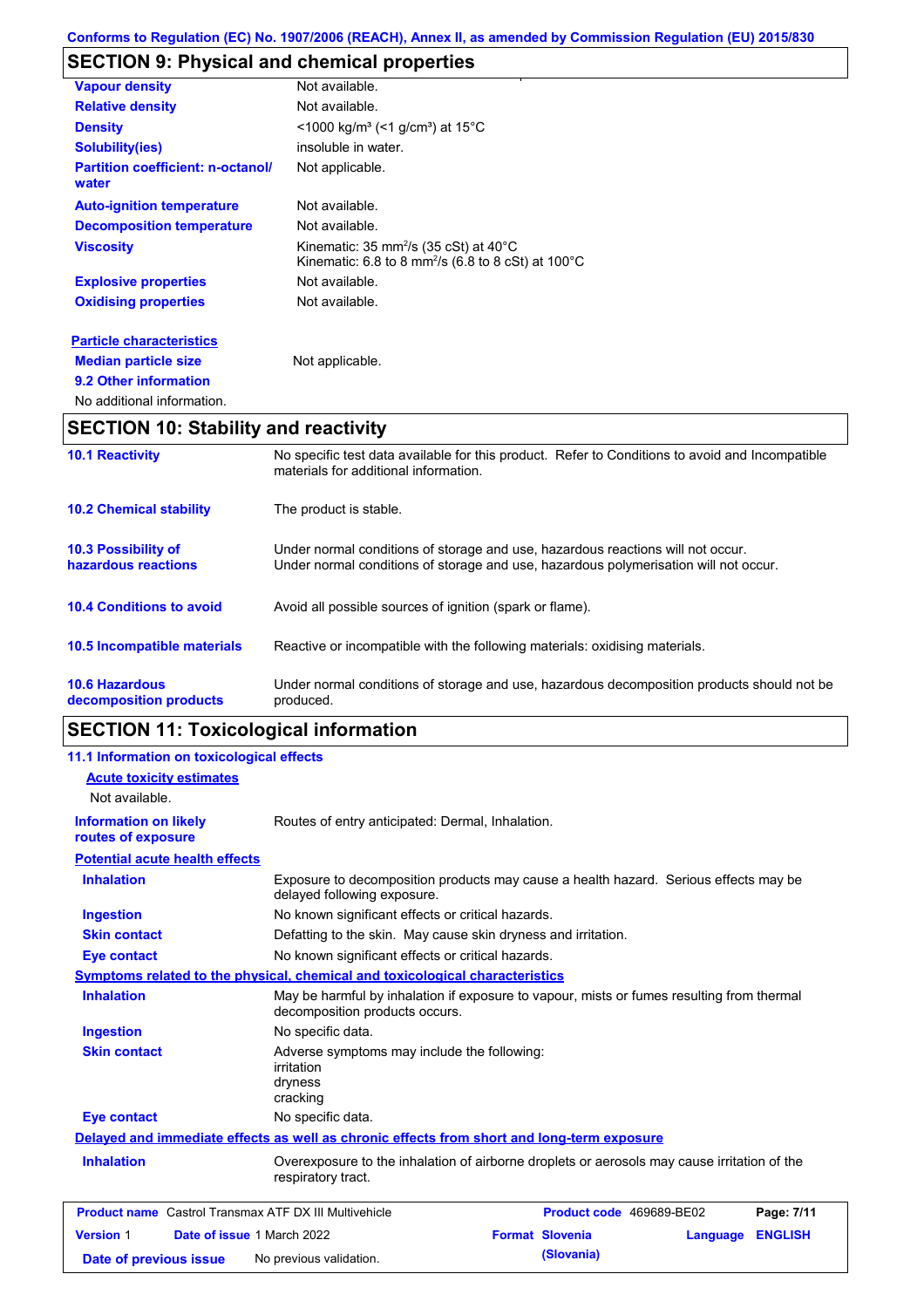## **SECTION 11: Toxicological information**

| <b>CECTION 12: Ecological information</b> |                                                                                            |
|-------------------------------------------|--------------------------------------------------------------------------------------------|
| <b>Fertility effects</b>                  | No known significant effects or critical hazards.                                          |
| <b>Developmental effects</b>              | No known significant effects or critical hazards.                                          |
| <b>Mutagenicity</b>                       | No known significant effects or critical hazards.                                          |
| <b>Carcinogenicity</b>                    | No known significant effects or critical hazards.                                          |
| <b>General</b>                            | No known significant effects or critical hazards.                                          |
| <b>Potential chronic health effects</b>   |                                                                                            |
| Eye contact                               | Potential risk of transient stinging or redness if accidental eye contact occurs.          |
| <b>Skin contact</b>                       | Prolonged or repeated contact can defat the skin and lead to irritation and/or dermatitis. |
| <b>Ingestion</b>                          | Ingestion of large quantities may cause nausea and diarrhoea.                              |

### **SECTION 12: Ecological information**

### **12.1 Toxicity**

**Environmental hazards** Not classified as dangerous

#### **12.2 Persistence and degradability**

Expected to be biodegradable.

#### **12.3 Bioaccumulative potential**

This product is not expected to bioaccumulate through food chains in the environment.

| <b>12.4 Mobility in soil</b>                            |                                                                      |
|---------------------------------------------------------|----------------------------------------------------------------------|
| <b>Soil/water partition</b><br><b>coefficient (Koc)</b> | Not available.                                                       |
| <b>Mobility</b>                                         | Spillages may penetrate the soil causing ground water contamination. |

#### **12.5 Results of PBT and vPvB assessment**

Product does not meet the criteria for PBT or vPvB according to Regulation (EC) No. 1907/2006, Annex XIII.

### **12.6 Other adverse effects**

**Other ecological information**

Spills may form a film on water surfaces causing physical damage to organisms. Oxygen transfer could also be impaired.

### **SECTION 13: Disposal considerations**

## **13.1 Waste treatment methods**

**Methods of disposal Product**

**Hazardous waste** Yes. Where possible, arrange for product to be recycled. Dispose of via an authorised person/ licensed waste disposal contractor in accordance with local regulations.

### **European waste catalogue (EWC)**

| Waste code | <b>Waste designation</b>                                        |
|------------|-----------------------------------------------------------------|
| $130205*$  | mineral-based non-chlorinated engine, gear and lubricating oils |

However, deviation from the intended use and/or the presence of any potential contaminants may require an alternative waste disposal code to be assigned by the end user.

| <b>Packaging</b>           |                                                                                                                                                                                                                                         |
|----------------------------|-----------------------------------------------------------------------------------------------------------------------------------------------------------------------------------------------------------------------------------------|
| <b>Methods of disposal</b> | Where possible, arrange for product to be recycled. Dispose of via an authorised person/<br>licensed waste disposal contractor in accordance with local regulations.                                                                    |
| <b>Special precautions</b> | This material and its container must be disposed of in a safe way. Empty containers or liners<br>may retain some product residues. Avoid dispersal of spilt material and runoff and contact with<br>soil, waterways, drains and sewers. |
| Slovenia - Hazardous waste | This product is classified as dangerous according to Slovenian waste treatment rules [Ur.l. RS.<br>No. 45/2000 as amended and adapted].                                                                                                 |
| <b>References</b>          | Commission 2014/955/EU<br>Directive 2008/98/EC                                                                                                                                                                                          |

| <b>Product name</b> Castrol Transmax ATF DX III Multivehicle |  | <b>Product code</b> 469689-BE02   |  | Page: 8/11             |                  |  |
|--------------------------------------------------------------|--|-----------------------------------|--|------------------------|------------------|--|
| <b>Version 1</b>                                             |  | <b>Date of issue 1 March 2022</b> |  | <b>Format Slovenia</b> | Language ENGLISH |  |
| Date of previous issue                                       |  | No previous validation.           |  | (Slovania)             |                  |  |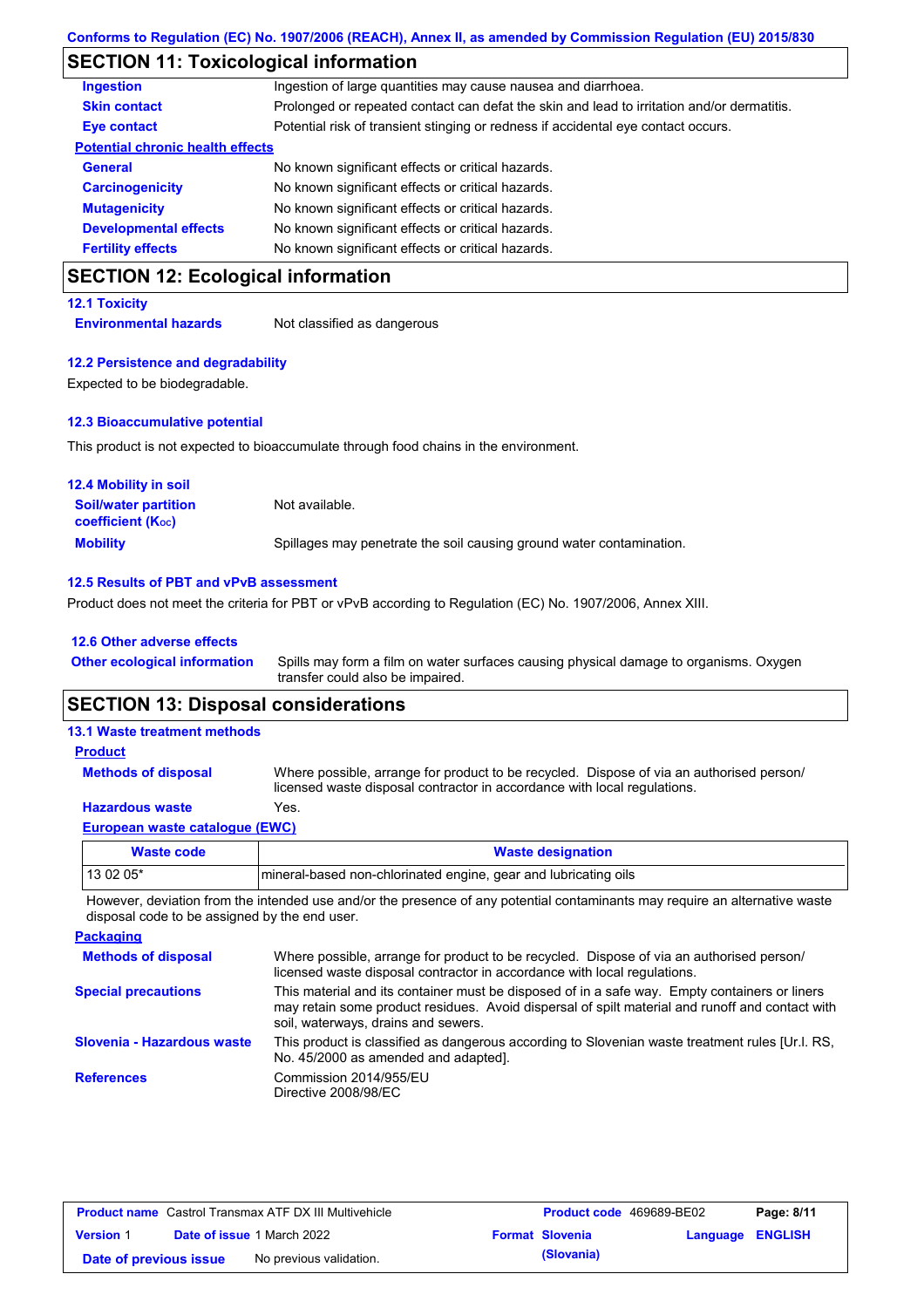#### - - - - - - - - - Not regulated. Not regulated. Not regulated. - - - **SECTION 14: Transport information ADR/RID IMDG IATA 14.1 UN number 14.2 UN proper shipping name 14.3 Transport hazard class(es) 14.4 Packing group ADN Additional information 14.5 Environmental hazards** No. 1980 | No. 1980 | No. 1980 | No. 1980 | No. 1980 | No. 1980 | No. 1980 | No. 1980 | No. 1980 | No. 1980 | Not regulated. - -<br>No. - -

**14.6 Special precautions for user** Not available.

#### **14.7 Transport in bulk according to IMO instruments**

Not available.

### **SECTION 15: Regulatory information**

**Other regulations REACH Status** The company, as identified in Section 1, sells this product in the EU in compliance with the current requirements of REACH. **15.1 Safety, health and environmental regulations/legislation specific for the substance or mixture EU Regulation (EC) No. 1907/2006 (REACH) Annex XIV - List of substances subject to authorisation Substances of very high concern** None of the components are listed. At least one component is not listed. All components are listed or exempted. All components are listed or exempted. At least one component is not listed. All components are active or exempted. All components are listed or exempted. All components are listed or exempted. **United States inventory (TSCA 8b) Australia inventory (AIIC) Canada inventory China inventory (IECSC) Japan inventory (CSCL) Korea inventory (KECI) Philippines inventory (PICCS) Taiwan Chemical Substances Inventory (TCSI)** All components are listed or exempted. **Ozone depleting substances (1005/2009/EU)** Not listed. **Prior Informed Consent (PIC) (649/2012/EU)** None of the components are listed. **Annex XIV EU Regulation (EC) No. 1907/2006 (REACH) Annex XVII - Restrictions on the manufacture, placing on the market and use of certain dangerous substances, mixtures and articles** Not applicable.

| <b>Product name</b> Castrol Transmax ATF DX III Multivehicle |  | <b>Product code</b> 469689-BE02   |  | Page: 9/11             |                  |  |
|--------------------------------------------------------------|--|-----------------------------------|--|------------------------|------------------|--|
| <b>Version 1</b>                                             |  | <b>Date of issue 1 March 2022</b> |  | <b>Format Slovenia</b> | Language ENGLISH |  |
| Date of previous issue                                       |  | No previous validation.           |  | (Slovania)             |                  |  |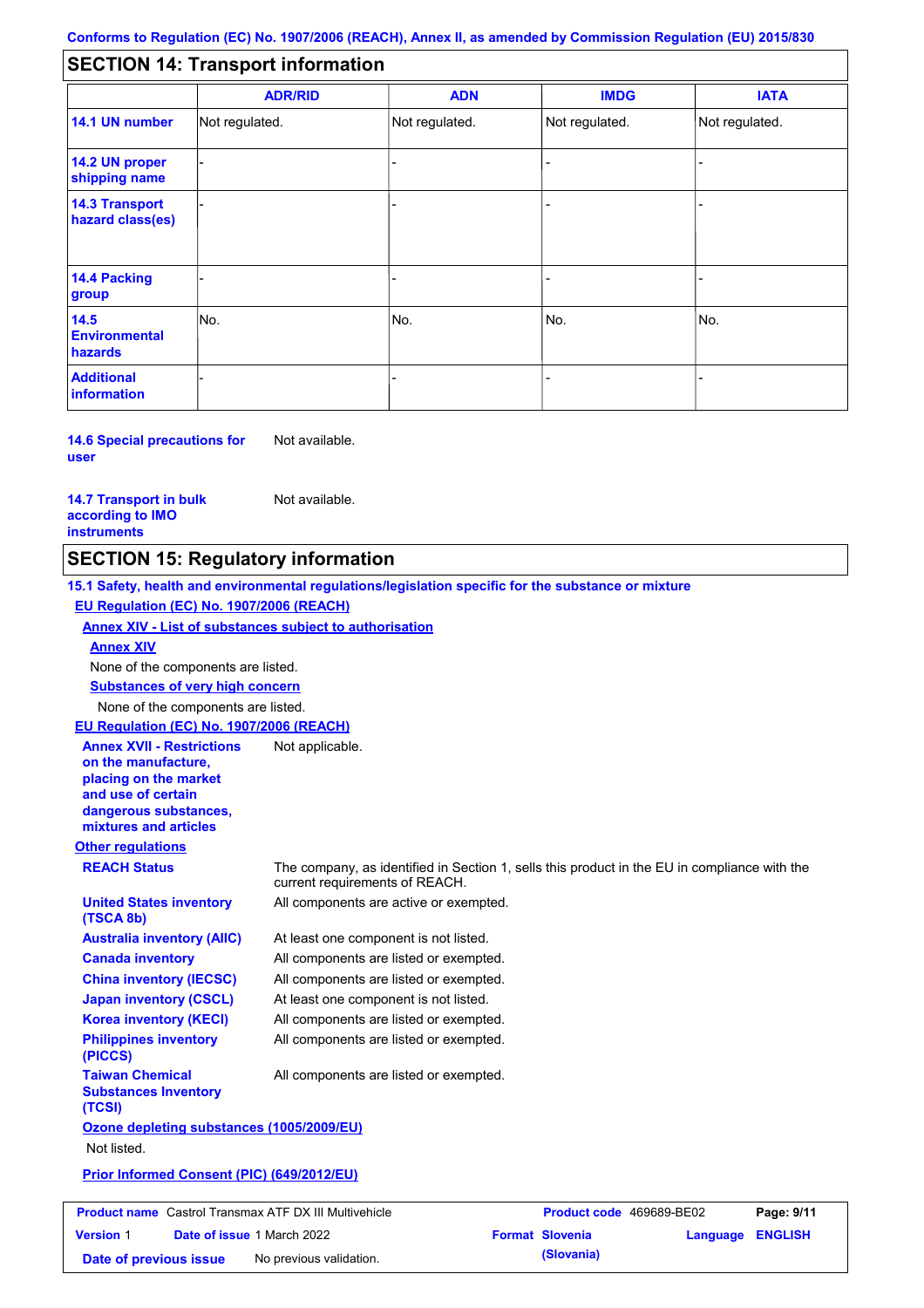## **SECTION 15: Regulatory information**

Not listed.

**Persistent Organic Pollutants** Not listed.

### **EU - Water framework directive - Priority substances**

None of the components are listed.

### **Seveso Directive**

This product is not controlled under the Seveso Directive.

| <b>15.2 Chemical safety</b> | A Chemical Safety Assessment has been carried out for one or more of the substances within  |
|-----------------------------|---------------------------------------------------------------------------------------------|
| assessment                  | this mixture. A Chemical Safety Assessment has not been carried out for the mixture itself. |

# **SECTION 16: Other information**

| <b>Abbreviations and acronyms</b> | ADN = European Provisions concerning the International Carriage of Dangerous Goods by                                           |
|-----------------------------------|---------------------------------------------------------------------------------------------------------------------------------|
|                                   | Inland Waterway<br>ADR = The European Agreement concerning the International Carriage of Dangerous Goods by                     |
|                                   | Road                                                                                                                            |
|                                   | ATE = Acute Toxicity Estimate                                                                                                   |
|                                   | BCF = Bioconcentration Factor                                                                                                   |
|                                   | CAS = Chemical Abstracts Service                                                                                                |
|                                   | CLP = Classification, Labelling and Packaging Regulation [Regulation (EC) No. 1272/2008]                                        |
|                                   | CSA = Chemical Safety Assessment                                                                                                |
|                                   | CSR = Chemical Safety Report                                                                                                    |
|                                   | DMEL = Derived Minimal Effect Level                                                                                             |
|                                   | DNEL = Derived No Effect Level                                                                                                  |
|                                   | EINECS = European Inventory of Existing Commercial chemical Substances                                                          |
|                                   | ES = Exposure Scenario                                                                                                          |
|                                   | EUH statement = CLP-specific Hazard statement                                                                                   |
|                                   | EWC = European Waste Catalogue                                                                                                  |
|                                   | GHS = Globally Harmonized System of Classification and Labelling of Chemicals<br>IATA = International Air Transport Association |
|                                   | IBC = Intermediate Bulk Container                                                                                               |
|                                   | IMDG = International Maritime Dangerous Goods                                                                                   |
|                                   | LogPow = logarithm of the octanol/water partition coefficient                                                                   |
|                                   | MARPOL = International Convention for the Prevention of Pollution From Ships, 1973 as                                           |
|                                   | modified by the Protocol of 1978. ("Marpol" = marine pollution)                                                                 |
|                                   | OECD = Organisation for Economic Co-operation and Development                                                                   |
|                                   | PBT = Persistent, Bioaccumulative and Toxic                                                                                     |
|                                   | <b>PNEC</b> = Predicted No Effect Concentration                                                                                 |
|                                   | REACH = Registration, Evaluation, Authorisation and Restriction of Chemicals Regulation                                         |
|                                   | [Regulation (EC) No. 1907/2006]                                                                                                 |
|                                   | RID = The Regulations concerning the International Carriage of Dangerous Goods by Rail                                          |
|                                   | <b>RRN = REACH Registration Number</b>                                                                                          |
|                                   | SADT = Self-Accelerating Decomposition Temperature                                                                              |
|                                   | SVHC = Substances of Very High Concern                                                                                          |
|                                   | STOT-RE = Specific Target Organ Toxicity - Repeated Exposure<br>STOT-SE = Specific Target Organ Toxicity - Single Exposure      |
|                                   | $TWA = Time$ weighted average                                                                                                   |
|                                   | $UN = United Nations$                                                                                                           |
|                                   | UVCB = Complex hydrocarbon substance                                                                                            |
|                                   | VOC = Volatile Organic Compound                                                                                                 |
|                                   | vPvB = Very Persistent and Very Bioaccumulative                                                                                 |
|                                   | Varies = may contain one or more of the following 64741-88-4 / RRN 01-2119488706-23,                                            |
|                                   | 64741-89-5 / RRN 01-2119487067-30, 64741-95-3 / RRN 01-2119487081-40, 64741-96-4/ RRN                                           |
|                                   | 01-2119483621-38, 64742-01-4 / RRN 01-2119488707-21, 64742-44-5 / RRN                                                           |
|                                   | 01-2119985177-24, 64742-45-6, 64742-52-5 / RRN 01-2119467170-45, 64742-53-6 / RRN                                               |
|                                   | 01-2119480375-34, 64742-54-7 / RRN 01-2119484627-25, 64742-55-8 / RRN                                                           |
|                                   | 01-2119487077-29, 64742-56-9 / RRN 01-2119480132-48, 64742-57-0 / RRN                                                           |
|                                   | 01-2119489287-22, 64742-58-1, 64742-62-7 / RRN 01-2119480472-38, 64742-63-8,                                                    |
|                                   | 64742-65-0 / RRN 01-2119471299-27, 64742-70-7 / RRN 01-2119487080-42, 72623-85-9 /                                              |
|                                   | RRN 01-2119555262-43, 72623-86-0 / RRN 01-2119474878-16, 72623-87-1 / RRN                                                       |
|                                   | 01-2119474889-13                                                                                                                |

### **Procedure used to derive the classification according to Regulation (EC) No. 1272/2008 [CLP/GHS]**

|                                                       | <b>Classification</b>                                        | <b>Justification</b> |                          |          |                |
|-------------------------------------------------------|--------------------------------------------------------------|----------------------|--------------------------|----------|----------------|
| Not classified.                                       |                                                              |                      |                          |          |                |
|                                                       | <b>Product name</b> Castrol Transmax ATF DX III Multivehicle |                      | Product code 469689-BE02 |          | Page: 10/11    |
| <b>Version 1</b><br><b>Date of issue 1 March 2022</b> |                                                              |                      | <b>Format Slovenia</b>   | Language | <b>ENGLISH</b> |
| Date of previous issue                                | No previous validation.                                      |                      | (Slovania)               |          |                |